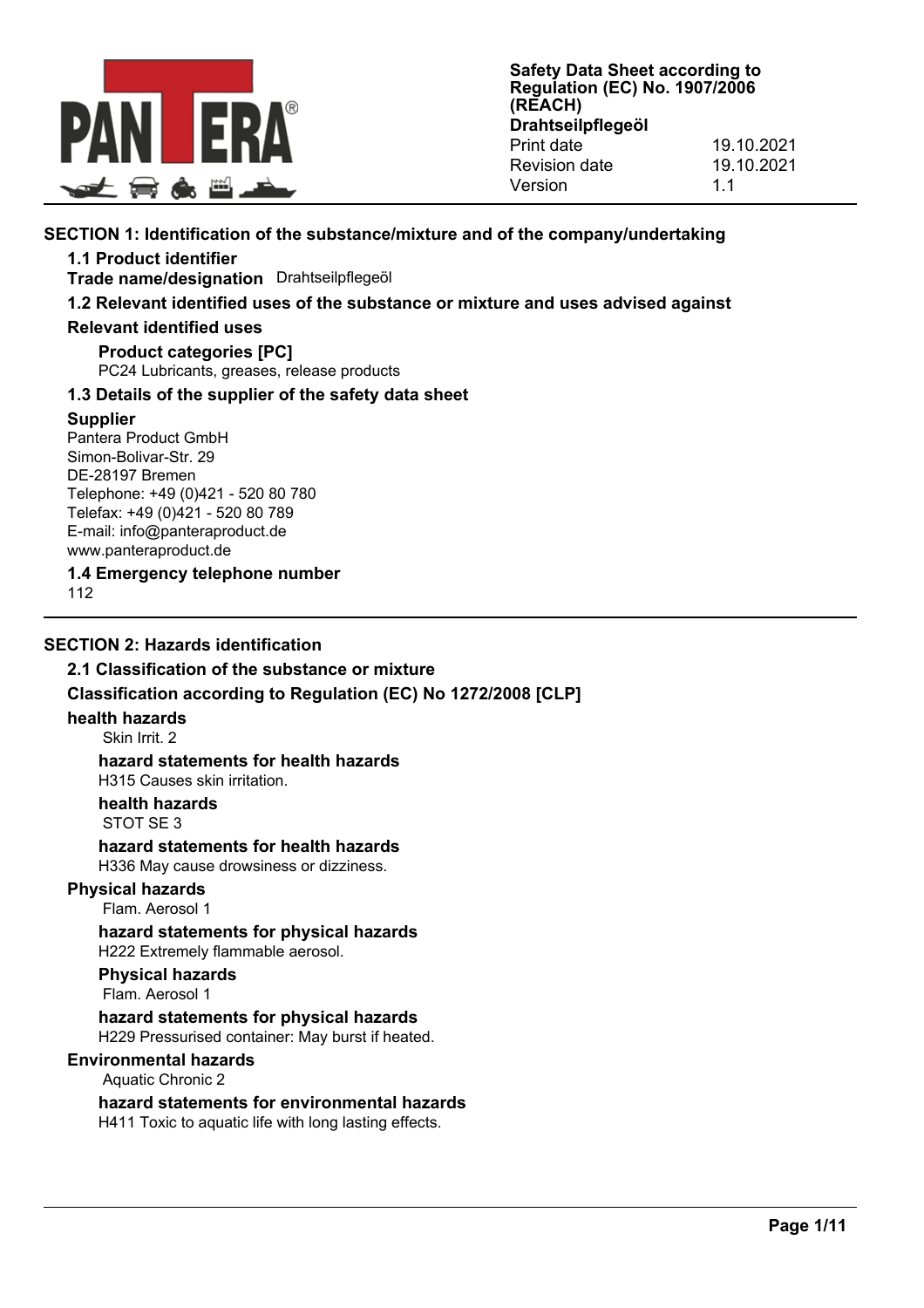

# **2.2 Label elements**

# **Labelling according to Regulation (EC) No. 1272/2008 [CLP] Hazard pictograms**



**Signal word**

# Danger

# **Hazard statements**

# **Hazard statements for physical hazards**

H222 Extremely flammable aerosol. H229 Pressurised container: May burst if heated.

# **hazard statements for health hazards**

H315 Causes skin irritation. H336 May cause drowsiness or dizziness.

#### **Hazard statements for environmental hazards**

H411 Toxic to aquatic life with long lasting effects.

#### **Precautionary statements**

## **General:**

P102 Keep out of reach of children.

#### **Prevention**

P210 Keep away from heat, hot surfaces, sparks, open flames and other ignition sources. No smoking. P211 Do not spray on an open flame or other ignition source.

P251 Do not pierce or burn, even after use.

# **Response:**

P302 + P352 IF ON SKIN: Wash with plenty of soap and water.

P304 + P340 IF INHALED: Remove person to fresh air and keep comfortable for breathing.

# **Storage:**

P410 + P412 Protect from sunlight. Do not expose to temperatures exceeding 50 °C/122 °F.

#### **Disposal:**

P501 Dispose of contents/container to an appropriate recycling or disposal facility.

#### **Product identifiers**

Mixtures

#### **Special rules for supplemental label elements for certain mixtures**

Enthält: Kohlenwasserstoffe, C7, n-Alkane, iso-Alkane, zyklisch; Aceton / contains: Hydrocarbons, C7, n-alkanes, isoalkanes, cyclics; acetone

#### **2.3 Other hazards**

#### **Adverse physicochemical effects**

Caution! Container under pressure. In case of insufficient ventilation and/or through use, explosive/highly flammable mixtures may develop.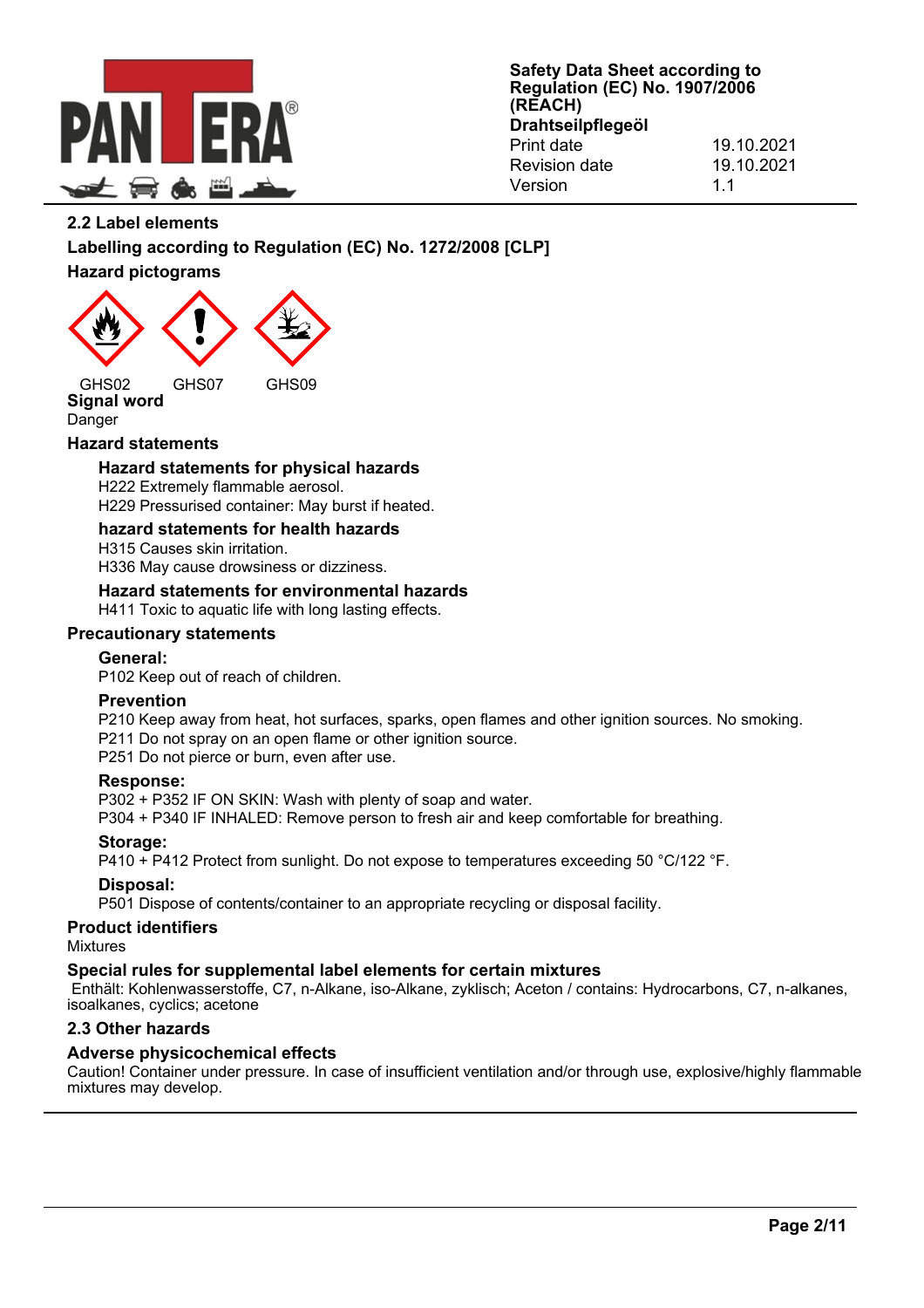

| <b>SECTION 3: Composition / information on ingredients</b><br><b>Additional information</b><br>Full text of H- and EUH-phrases: see section 16.                                 |            |
|---------------------------------------------------------------------------------------------------------------------------------------------------------------------------------|------------|
| 3.1/3.2 Substances/Mixtures                                                                                                                                                     |            |
| Hazardous ingredients<br>propane<br>CAS 74-98-6<br>EC 200-827-9<br>INDEX 601-003-00-5<br>Flam. Gas 1, H220                                                                      | 10 - 25 %  |
| isobutane<br>CAS 75-28-5<br>EC 200-857-2<br>INDEX 601-004-00-0<br>Flam. Gas 1, H220                                                                                             | $25 - 50%$ |
| Hydrocarbons, C7, n-alkanes, isoalkanes, cyclics<br>EC 927-510-4<br>Asp. Tox. 1, H304 / Skin Irrit. 2, H315 / STOT SE 3, H336 / Aquatic<br>Chronic 2, H411 / Flam. Liq. 2, H225 | $25 - 50%$ |

#### **SECTION 4: First aid measures**

### **4.1 Description of first aid measures**

#### **General information**

Change contaminated, saturated clothing.

#### **Following inhalation**

Remove casualty to fresh air and keep warm and at rest. In case of respiratory tract irritation, consult a physician.

#### **Following skin contact**

Wash immediately with: Water and soap In case of skin irritation, consult a physician.

#### **After eye contact**

In case of contact with eyes flush immediately with plenty of flowing water for 10 to 15 minutes holding eyelids apart and consult an ophthalmologist.

#### **4.2 Most important symptoms and effects, both acute and delayed**

# **Symptoms**

No symptoms known up to now.

# **4.3 Indication of any immediate medical attention and special treatment needed**

# **Notes for the doctor**

Treat symptomatically.

# **SECTION 5: Firefighting measures**

# **Additional information**

Burning produces heavy smoke. Do not inhale explosion and combustion gases. Use water spray jet to protect personnel and to cool endangered containers. Collect contaminated fire extinguishing water separately. This must not be discharged into drains.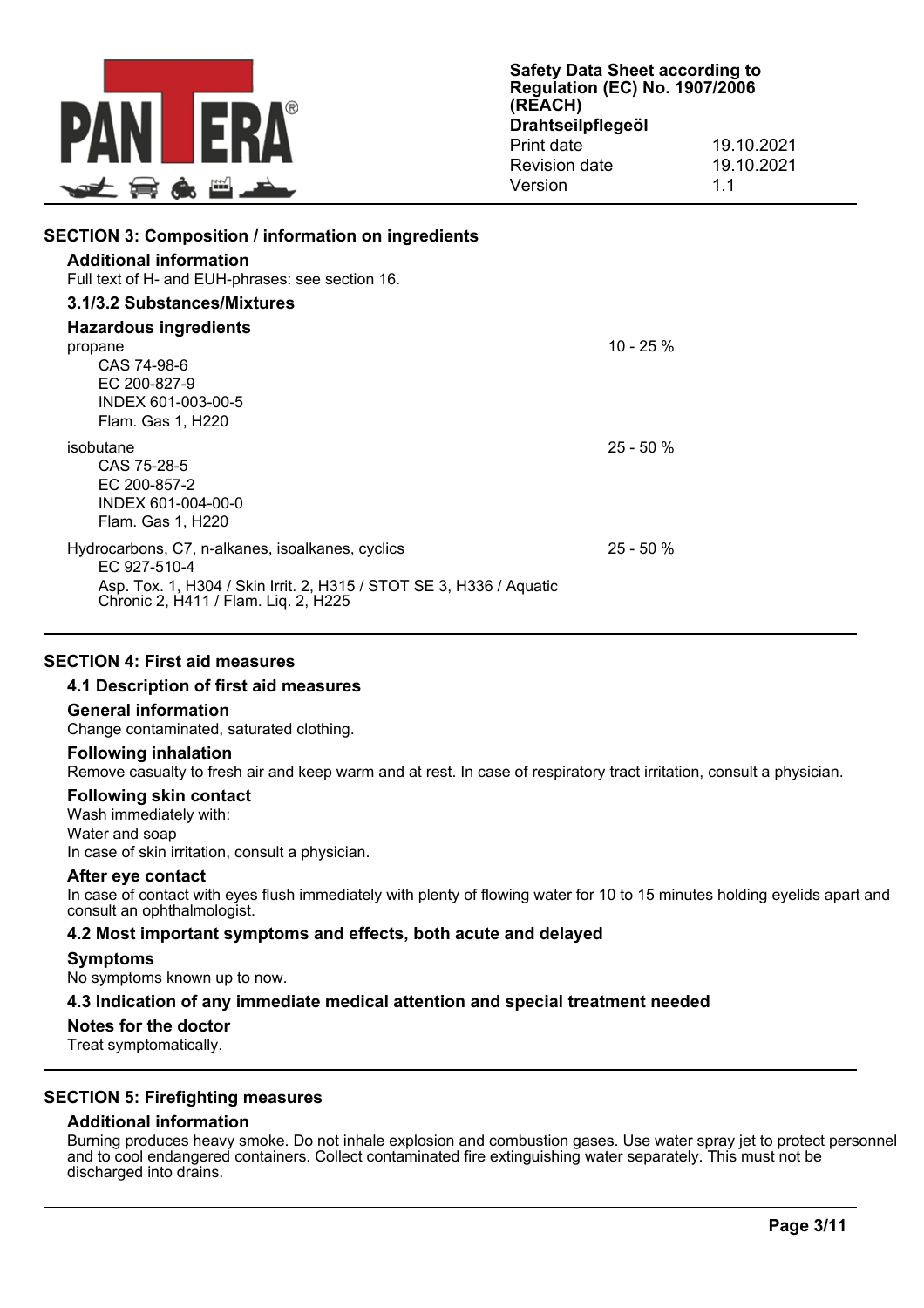

# **5.1 Extinguishing media**

#### **Suitable extinguishing media**

Dry extinguishing powder Foam Carbon dioxide (CO2) Water mist

# **Unsuitable extinguishing media**

Full water jet

# **5.2 Special hazards arising from the substance or mixture**

**Hazardous combustion products** Carbon monoxide Carbon dioxide (CO2)

# **5.3 Advice for firefighters**

#### **Special protective equipment for firefighters**

In case of fire: Wear self-contained breathing apparatus. protective clothing.

# **SECTION 6: Accidental release measures**

# **6.1 Personal precautions, protective equipment and emergency procedures**

#### **For non-emergency personnel**

#### **Emergency procedures**

Remove all sources of ignition. Provide adequate ventilation.

#### **Personal precautions**

Use personal protection equipment. Be aware that gases can spread at ground level (heavier than air) and pay attention to the wind direction.

#### **Protective equipment**

Wear breathing apparatus if exposed to vapours/dusts/aerosols.

#### **6.2 Environmental precautions**

Do not allow to enter into surface water or drains. Make sure spills can be contained, e.g. in sump pallets or kerbed areas.

#### **6.3 Methods and material for containment and cleaning up**

#### **For containment**

#### **Suitable material for taking up:**

Sand Kieselguhr Earth Universal binder

# **6.4 Reference to other sections**

Safe handling: see section 7 Disposal: see section 13 Personal protection equipment: see section 8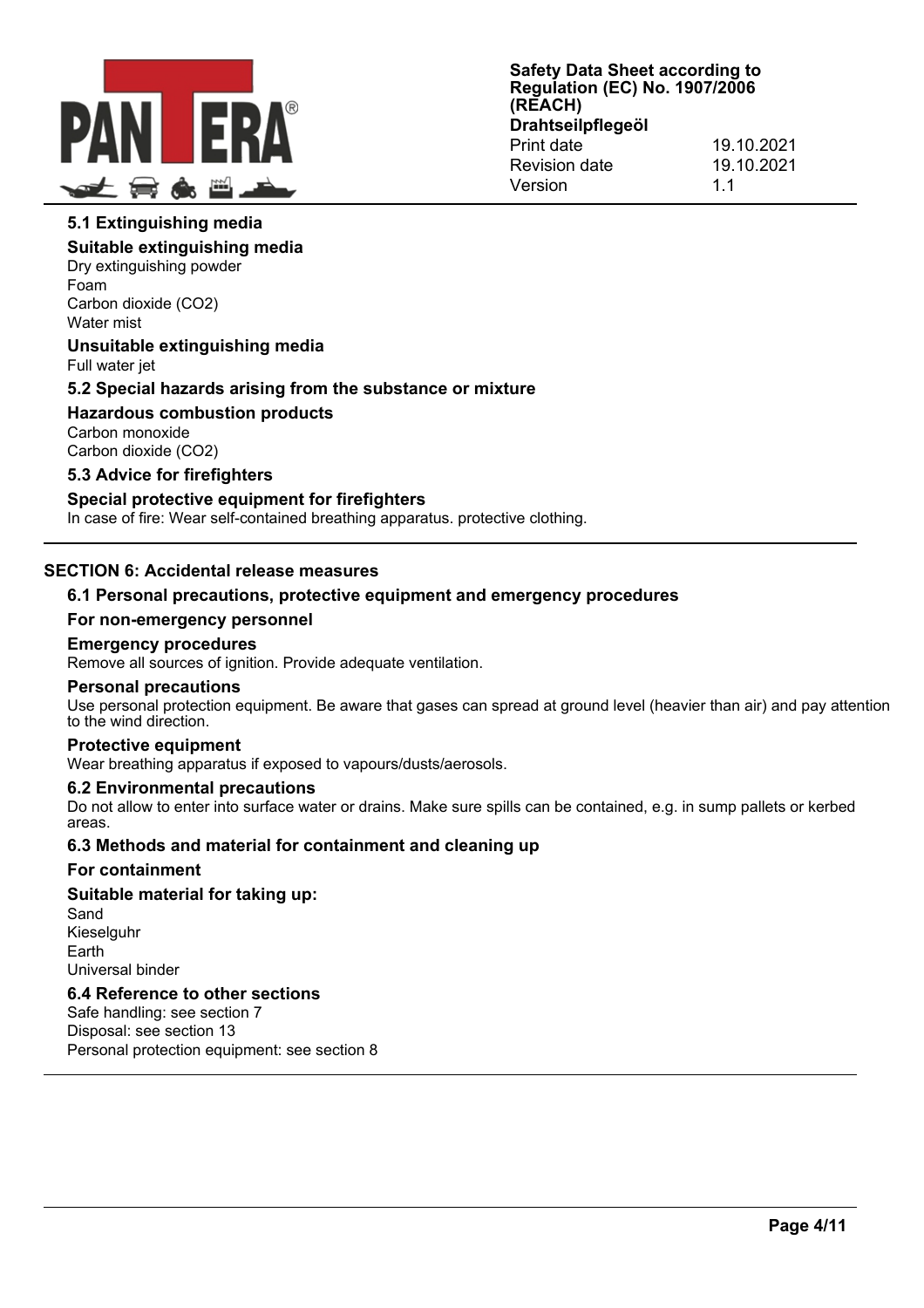

# **SECTION 7: Handling and storage**

# **7.1 Precautions for safe handling**

#### **Protective measures**

#### **Advices on safe handling**

Wear personal protection equipment (refer to section 8). Do not spray on naked flames or any incandescent material. Avoid:

Inhalation of vapours or spray/mists Skin contact Eye contact

#### **Measures to prevent fire**

Use explosion-proof machinery, apparatus, ventilation facilities, tools etc. Use only antistatically equipped (spark-free) tools. Vapours can form explosive mixtures with air. Usual measures for fire prevention. Keep away from sources of ignition - No smoking.

#### **Environmental precautions**

See section 8.

#### **7.2 Conditions for safe storage, including any incompatibilities**

#### **Requirements for storage rooms and vessels**

Keep/Store only in original container. Keep container tightly closed. Ensure adequate ventilation of the storage area.

#### **Hints on joint storage**

#### **Materials to avoid**

Keep away from: Food and feedingstuffs Do not store together with: Combustible substance

#### **Storage class**

Aerosol dispensers and lighters

#### **Further information on storage conditions**

Keep container tightly closed in a cool, well-ventilated place.

# **7.3 Specific end use(s)**

No data available

# **SECTION 8: Exposure controls/personal protection**

#### **8.1 Control parameters**

#### **Exposure limits at intended use**

#### **Occupational exposure limit values**

**Limit value type (country of origin):** AGW (DE) **Substance name** Hydrocarbons, C7, n-alkanes, isoalkanes, cyclics **EC No.** 927-510-4 **Instantaneous value** 1000 mg/m³ **Overflow factor** 2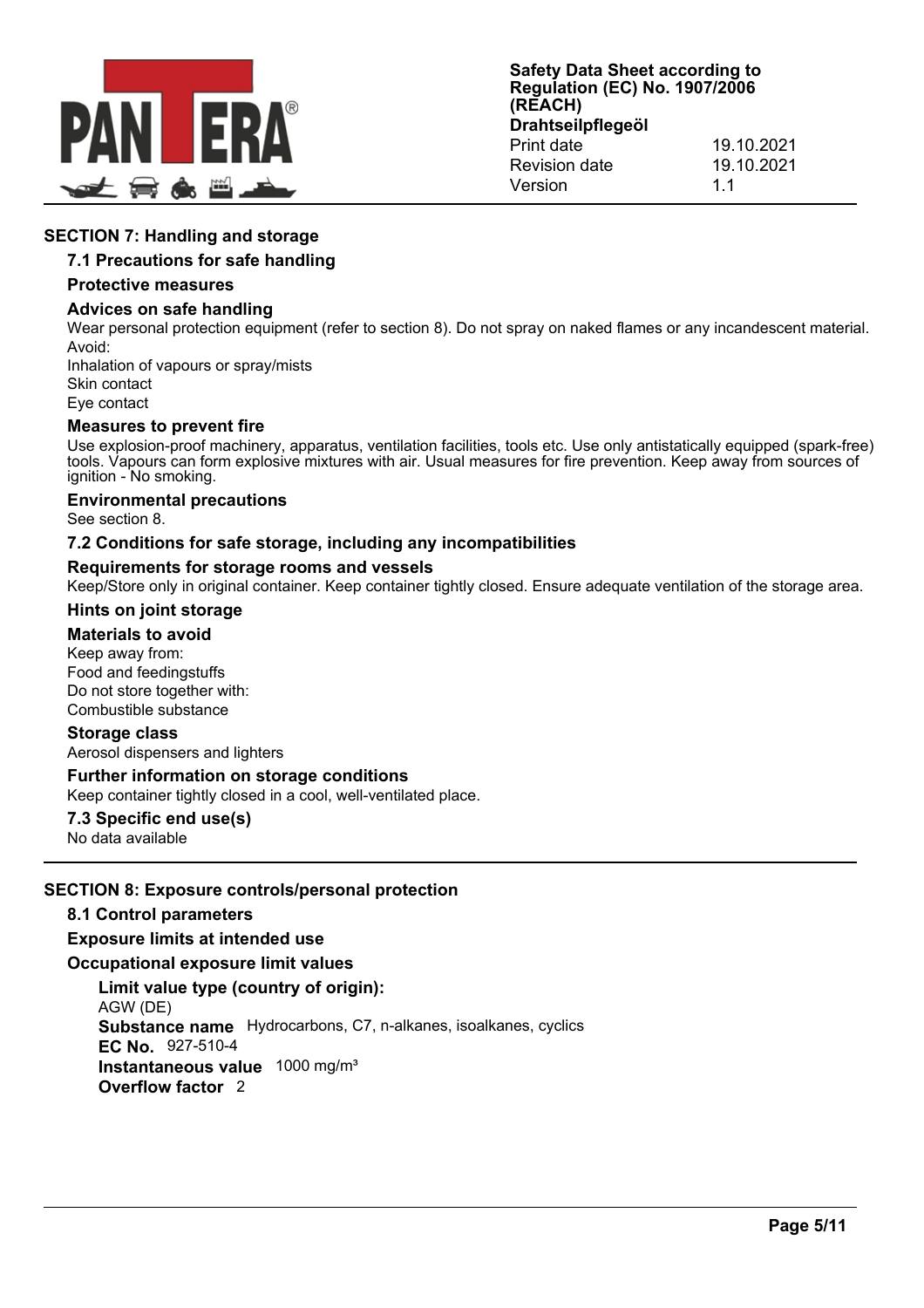

#### **8.2 Exposure controls**

**Personal protection equipment**

#### **Eye/face protection**

**Suitable eye protection:**

Tightly sealed safety glasses.

#### **Skin protection**

**Suitable material:**

NBR (Nitrile rubber) Butyl caoutchouc (butyl rubber) FKM (fluoro rubber)

**Breakthrough time:** >480 min

#### **remark**

Breakthrough times and swelling properties of the material must be taken into consideration. For special purposes, it is recommended to check the resistance to chemicals of the protective gloves mentioned above together with the supplier of these gloves.

#### **Body protection:**

#### **Required properties:**

antistatic flame-resistant

# **Respiratory protection**

Respiratory protection necessary at: exceeding exposure limit values

#### **Suitable respiratory protection apparatus:**

Filtering device with filter or ventilator filtering device of type: AX

#### **remark**

Usually no personal respirative protection necessary.

# **SECTION 9: Physical and chemical properties**

#### **9.1 Information on basic physical and chemical properties**

**Appearance**

**Physical state** Aerosol

**Colour**

colourless

# **Odour**

characteristic

|                                                             | parameter | Method - source - remark |
|-------------------------------------------------------------|-----------|--------------------------|
| Evaporation rate                                            |           | not determined           |
| Melting point/freezing point                                |           | not determined           |
| Boiling point or initial boiling point and<br>boiling range |           | not determined           |
| flammability                                                |           | not determined           |
|                                                             |           |                          |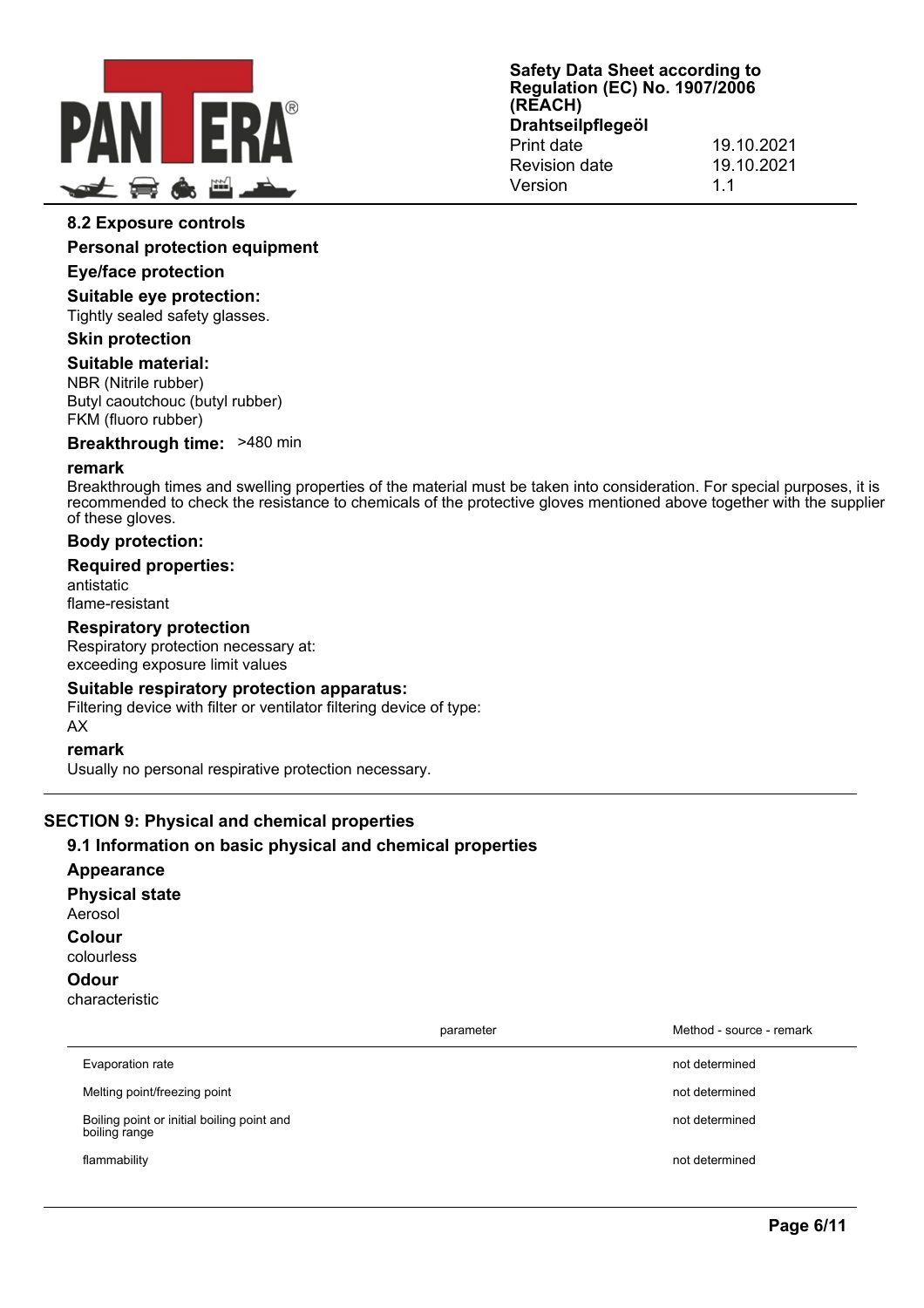

**Safety Data Sheet according to Regulation (EC) No. 1907/2006 (REACH) Drahtseilpflegeöl** Print date 19.10.2021

| Revision date | 19.10.2021 |
|---------------|------------|
| Version       | 11         |

|                                        |                           | parameter         | Method - source - remark |
|----------------------------------------|---------------------------|-------------------|--------------------------|
| Upper explosion limit                  | 8,3 Vol-%                 |                   | (Isobutan)               |
| lower explosion limit                  | 1,4 Vol-%                 |                   | (Isobutan)               |
| Flash point $(^{\circ}C)$              | ca.-80 °C                 |                   | (Isobutan)               |
| Auto-ignition temperature              |                           |                   | not determined           |
| Decomposition temperature              |                           |                   | not determined           |
| pH                                     |                           |                   | not determined           |
| Soluble (g/L) in                       |                           |                   | not determined           |
| Fat solubility                         |                           |                   | not determined           |
| Water solubility                       |                           |                   | slightly soluble         |
| Partition coefficient: n-octanol/water |                           |                   | not determined           |
| Vapour pressure                        |                           |                   | not determined           |
| Vapour density                         |                           |                   | not determined           |
| Relative density                       | $0,768$ g/cm <sup>3</sup> | Temperature 20 °C |                          |
| particle characteristics               |                           |                   | not determined           |
| 9.2 Other information                  |                           |                   |                          |
| Solvent content                        |                           |                   |                          |

**Value** 33,73 %

# **Physical hazards**

#### **Aerosols**

**Assessment/classification**

Extremely flammable aerosol (H222)

#### **SECTION 10: Stability and reactivity**

**10.1 Reactivity** No information available.

**10.2 Chemical stability** The product is stable under storage at normal ambient temperatures.

#### **10.3 Possibility of hazardous reactions**

#### No information available.

**10.4 Conditions to avoid**

In case of warming: Danger of bursting container.

#### **10.5 Incompatible materials**

#### **Materials to avoid**

Oxidising agent, strong

### **10.6 Hazardous decomposition products**

Thermal decomposition can lead to the escape of irritating gases and vapours. Carbon dioxide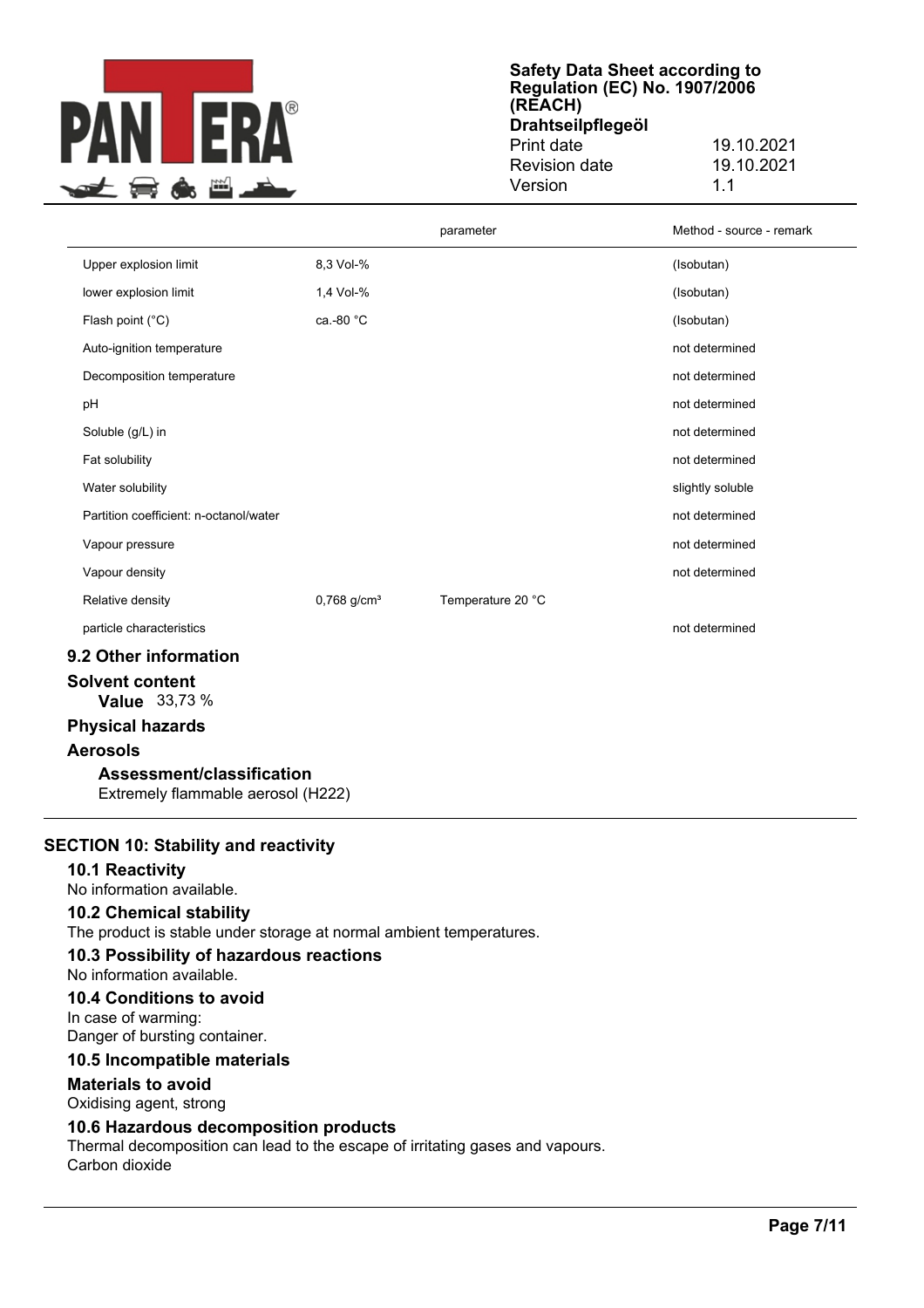

Carbon monoxide

# **SECTION 11: Toxicological information 11.1 Information on toxicological effects Acute toxicity Acute dermal toxicity ingredient** Hydrocarbons, C7, n-alkanes, isoalkanes, cyclics **Acute dermal toxicity** >4 mg/kg **Effective dose** LD50: **Species:** Rat **Acute inhalation toxicity (gas) ingredient** Hydrocarbons, C7, n-alkanes, isoalkanes, cyclics **Acute inhalation toxicity (gas)** >23,3 mg/kg **Effective dose** LC50: **Exposure time** 4 h **Species:** Rat **Acute oral toxicity ingredient** Hydrocarbons, C7, n-alkanes, isoalkanes, cyclics **Acute oral toxicity** >8 mg/kg **Effective dose** LD50: **Species:** Rat **skin corrosion/irritation Assessment/classification** Irritating to skin. **Serious eye damage/irritation In vitro eye test** slightly irritant but not relevant for classification. **Respiratory or skin sensitisation Sensitisation to the respiratory tract Assessment/classification** May cause sensitization by inhalation and skin contact. **SECTION 12: Ecological information 12.1 Toxicity**

**Aquatic toxicity Acute (short-term) fish toxicity ingredient** Hydrocarbons, C7, n-alkanes, isoalkanes, cyclics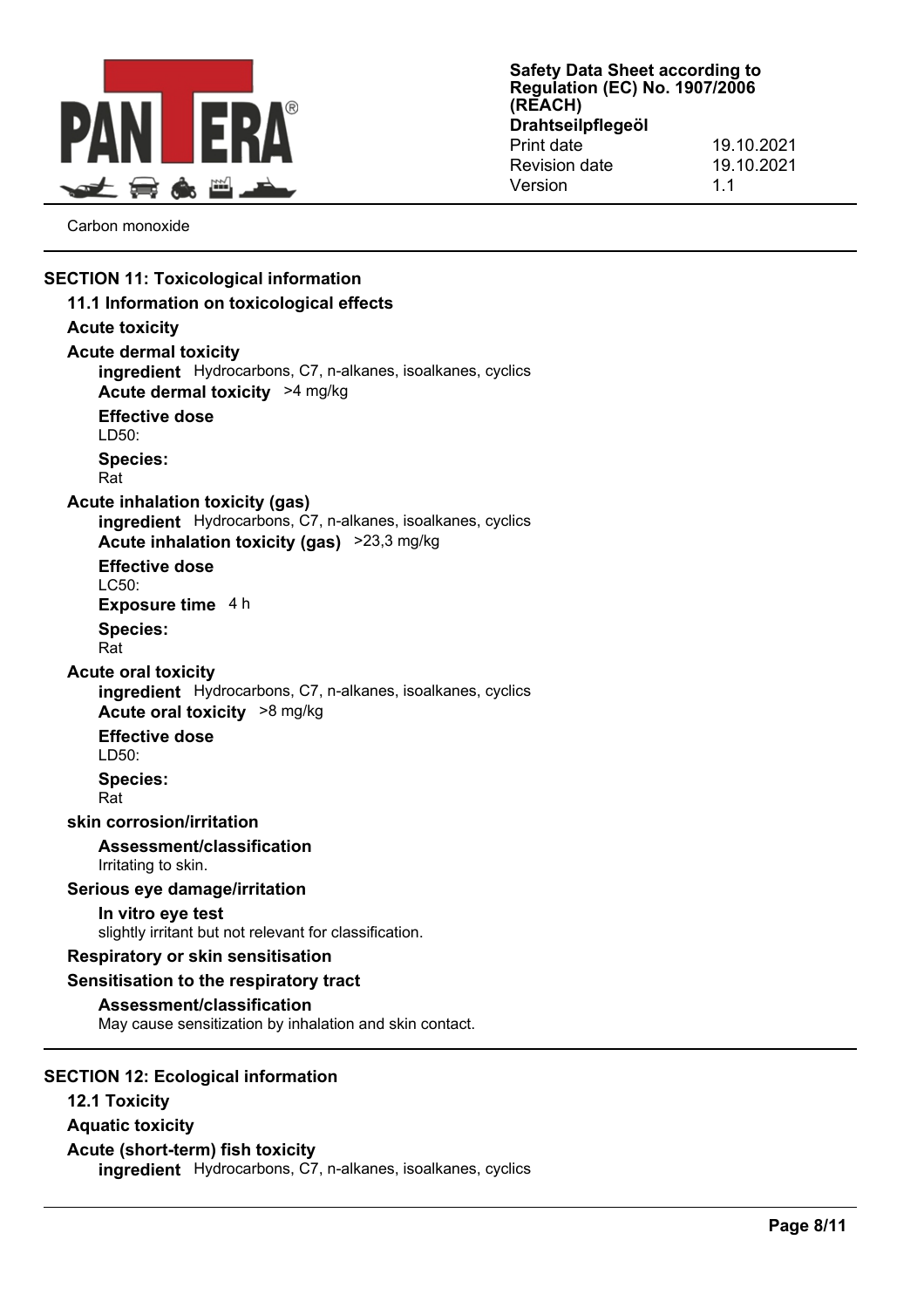

| Acute (short-term) fish toxicity >1 - <= 10 mg/L                                                                                                                                                 |  |
|--------------------------------------------------------------------------------------------------------------------------------------------------------------------------------------------------|--|
| <b>Effective dose</b><br>LC50:                                                                                                                                                                   |  |
| Acute (short-term) toxicity to crustacea<br>ingredient Hydrocarbons, C7, n-alkanes, isoalkanes, cyclics<br>Acute (short-term) toxicity to crustacea >1 - <=10 mg/L                               |  |
| Effective dose<br>EC <sub>50</sub>                                                                                                                                                               |  |
| Acute (short-term) toxicity to algae and cyanobacteria<br>ingredient Hydrocarbons, C7, n-alkanes, isoalkanes, cyclics<br>Acute (short-term) toxicity to algae and cyanobacteria >10 - <=100 mg/L |  |
| <b>Effective dose</b><br>EC <sub>50</sub>                                                                                                                                                        |  |
| 12.2 Persistence and degradability<br>No information available                                                                                                                                   |  |
| 12.3 Bioaccumulative potential<br>No information available.                                                                                                                                      |  |
| 12.4 Mobility in soil<br>No information available.                                                                                                                                               |  |
| 12.5 Results of PBT and vPvB assessment<br>No information available.                                                                                                                             |  |
| 12.6 Other adverse effects<br>No information available.                                                                                                                                          |  |

# **SECTION 13: Disposal considerations**

|                     | 13.1 Waste treatment methods                                                                                                                     |
|---------------------|--------------------------------------------------------------------------------------------------------------------------------------------------|
|                     | Directive 2008/98/EC (Waste Framework Directive)                                                                                                 |
| Before intended use | Waste code product 160504<br>hazardous waste Yes.                                                                                                |
| Waste name          | gases in pressure containers (including halons) containing hazardous substances                                                                  |
| After intended use  |                                                                                                                                                  |
|                     | Appropriate disposal / Product<br>Waste disposal according to official state regulations.<br>Waste code packaging 150110<br>hazardous waste Yes. |
| Waste name          | packaging containing residues of or contaminated by hazardous substances                                                                         |

# **SECTION 14: Transport information**

|             | Land transport (ADR/RID) | Sea transport (IMDG) | Air transport (ICAO-TI / IATA-DGR) |
|-------------|--------------------------|----------------------|------------------------------------|
| 14.1 UN-No. | 1950                     | 1950                 | 1950                               |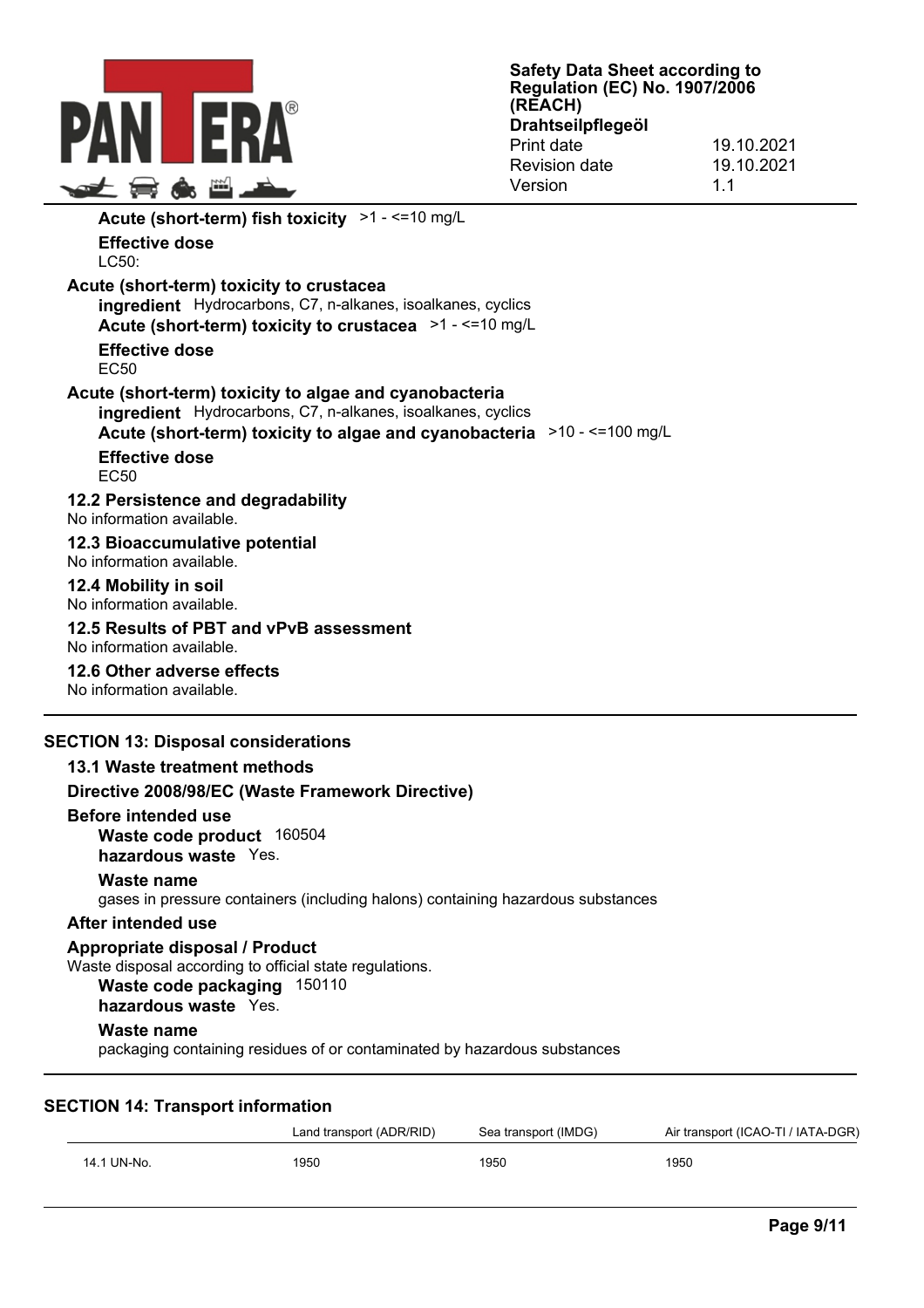

**Safety Data Sheet according to Regulation (EC) No. 1907/2006 (REACH) Drahtseilpflegeöl** Print date 19.10.2021

# Revision date 19.10.2021 Version 1.1

|                                                                 | Land transport (ADR/RID) | Sea transport (IMDG) | Air transport (ICAO-TI / IATA-DGR) |  |
|-----------------------------------------------------------------|--------------------------|----------------------|------------------------------------|--|
| 14.2 Proper Shipping Name                                       | <b>AEROSOLS</b>          | <b>AEROSOLS</b>      | Aerosols, flammable                |  |
| 14.3 Class(es)                                                  | 2                        | 2.1                  | 2.1                                |  |
| 14.4 Packing group                                              |                          |                      |                                    |  |
| <b>14.5 ENVIRONMENTALLY</b><br><b>HAZARDOUS</b>                 | Yes.                     | Yes.                 | Yes.                               |  |
| 14.6 Special precautions for user                               | not applicable           | not applicable       | not applicable                     |  |
| 14.7 Maritime transport in bulk<br>according to IMO instruments | not applicable           | not applicable       | not applicable                     |  |
| Additional information - Land transport (ADR/RID)               |                          |                      |                                    |  |
| Hazard label(s)                                                 | 2.1                      |                      |                                    |  |
| <b>Classification code</b>                                      | 5F                       |                      |                                    |  |
| Limited quantity (LQ)                                           | 1 L                      |                      |                                    |  |
| tunnel restriction code                                         | D                        |                      |                                    |  |
| transport category                                              | $\overline{2}$           |                      |                                    |  |
| Additional information - Sea transport (IMDG)                   |                          |                      |                                    |  |
| <b>Marine pollutant</b>                                         | Yes.                     |                      |                                    |  |
| Additional information - Air transport (ICAO-TI / IATA-DGR)     |                          |                      |                                    |  |
| Limited quantity (LQ)                                           | 30                       |                      |                                    |  |

# **SECTION 15: Regulatory information**

**15.1 Safety, health and environmental regulations/legislation specific for the substance or mixture EU legislation**

**Other regulations (EU)**

**Information according to 1999/13/EC about limitation of emissions of volatile organic compounds (VOC-guideline).**

**Volatile organic compounds (VOC) content in percent by weight:** 71,86 weight-% **VOC-value** 472,5 g/L

#### **To follow:**

Aerosol directive (75/324/EEC) Regulation (EC) No. 648/2004 (Detergents regulation) Enthält: >30% Kohlenwasserstoffe (hydrocarbons)

#### **15.2 Chemical Safety Assessment**

For this substance a chemical safety assessment has not been carried out.

# **SECTION 16: Other information**

#### **Abbreviations and acronyms**

See overview table at www.euphrac.eu

For abbreviations and acronyms, see table at http://abbrev.esdscom.eu

#### **Classification for mixtures and used evaluation method according to regulation (EC) No 1272/2008 [CLP]**

See SECTION 2.1 (classification).